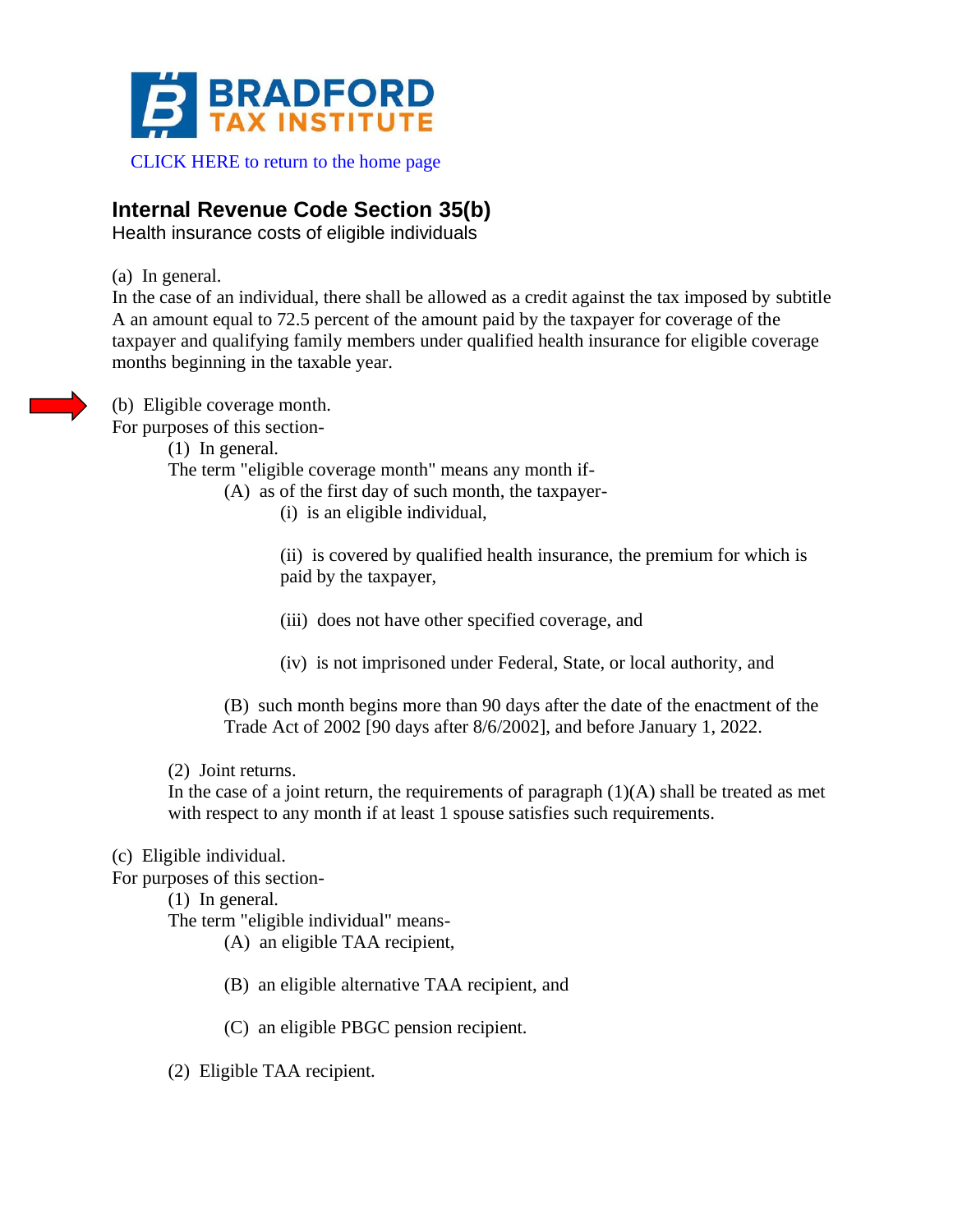(A) In general. Except as provided in subparagraph (B), the term "eligible TAA recipient" means, with respect to any month, any individual who is receiving for any day of such month a trade readjustment allowance under chapter 2 of title II of the Trade Act of 1974 or who would be eligible to receive such allowance if section 231 of such Act were applied without regard to subsection  $(a)(3)(B)$  of such section. An individual shall continue to be treated as an eligible TAA recipient during the first month that such individual would otherwise cease to be an eligible TAA recipient by reason of the preceding sentence.

(B) Special rule. In the case of any eligible coverage month beginning after the date of the enactment of this paragraph, the term "eligible TAA recipient" means, with respect to any month, any individual who-

(i) is receiving for any day of such month a trade readjustment allowance under chapter 2 of title II of the Trade Act of 1974,

(ii) would be eligible to receive such allowance except that such individual is in a break in training provided under a training program approved under section 236 of such Act that exceeds the period specified in section 233(e) of such Act, but is within the period for receiving such allowances provided under section 233(a) of such Act, or

(iii) is receiving unemployment compensation (as defined in section 85(b)) for any day of such month and who would be eligible to receive such allowance for such month if section 231 of such Act were applied without regard to subsections  $(a)(3)(B)$  and  $(a)(5)$  thereof.

An individual shall continue to be treated as an eligible TAA recipient during the first month that such individual would otherwise cease to be an eligible TAA recipient by reason of the preceding sentence.

(3) Eligible alternative TAA recipient.

The term "eligible alternative TAA recipient" means, with respect to any month, any individual who-

(A) is a worker described in section  $246(a)(3)(B)$  of the Trade Act of 1974 who is participating in the program established under section 246(a)(1) of such Act, and

(B) is receiving a benefit for such month under section  $246(a)(2)$  of such Act.

An individual shall continue to be treated as an eligible alternative TAA recipient during the first month that such individual would otherwise cease to be an eligible alternative TAA recipient by reason of the preceding sentence.

(4) Eligible PBGC pension recipient.

The term "eligible PBGC pension recipient" means, with respect to any month, any individual who-

(A) has attained age 55 as of the first day of such month, and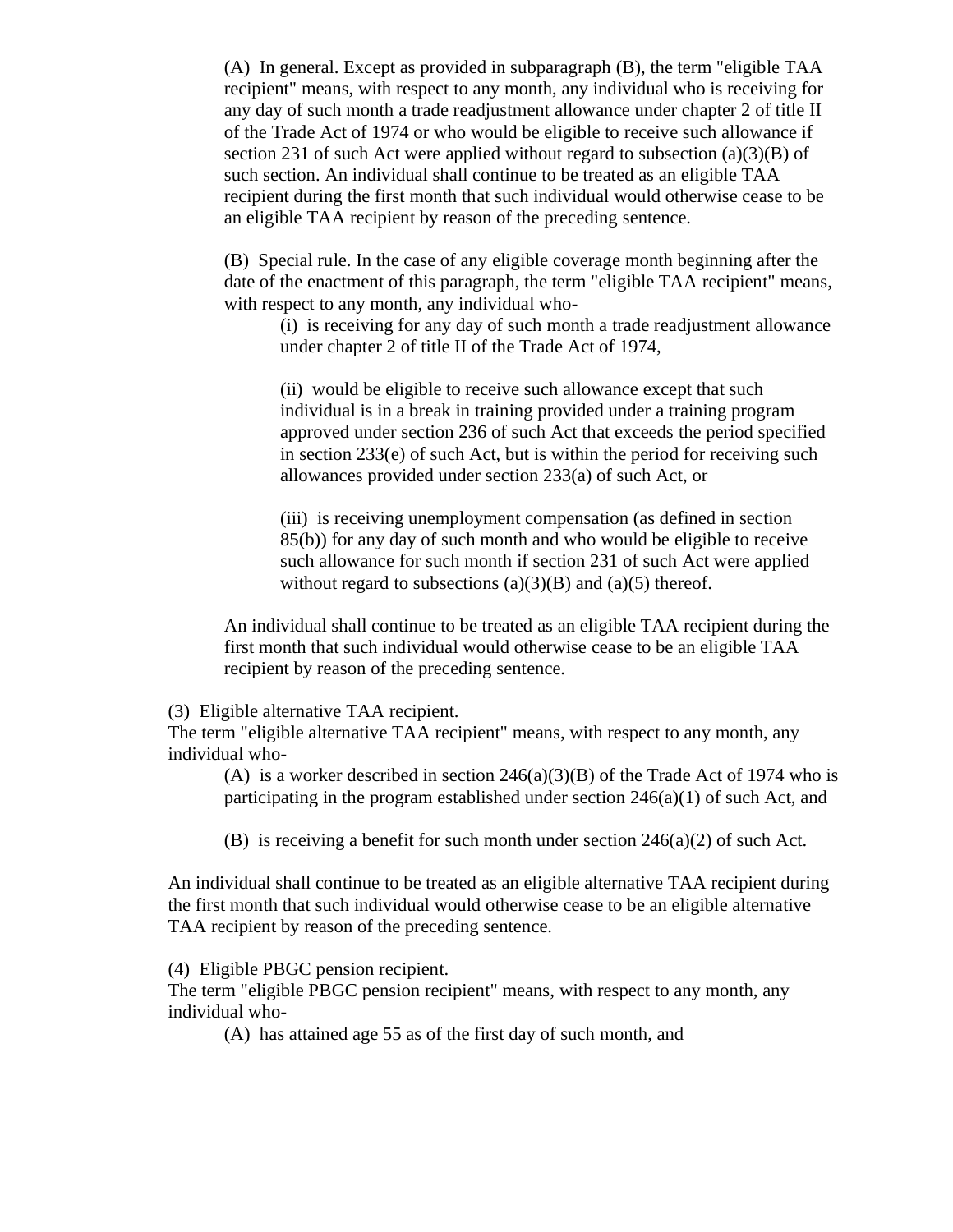(B) is receiving a benefit for such month any portion of which is paid by the Pension Benefit Guaranty Corporation under title IV of the Employee Retirement Income Security Act of 1974.

(d) Qualifying family member.

For purposes of this section-

(1) In general.

The term "qualifying family member" means-

(A) the taxpayer's spouse, and

(B) any dependent of the taxpayer with respect to whom the taxpayer is entitled to a deduction under section 151(c).

Such term does not include any individual who has other specified coverage.

(2) Special dependency test in case of divorced parents, etc.

If section 152(e) applies to any child with respect to any calendar year, in the case of any taxable year beginning in such calendar year, such child shall be treated as described in paragraph  $(1)(B)$  with respect to the custodial parent (as defined in section  $152(e)(4)(A)$ ) and not with respect to the noncustodial parent.

(e) Qualified health insurance.

For purposes of this section-

(1) In general.

The term "qualified health insurance" means any of the following:

(A) Coverage under a COBRA continuation provision (as defined in section  $9832(d)(1)$ ).

(B) State-based continuation coverage provided by the State under a State law that requires such coverage.

(C) Coverage offered through a qualified State high risk pool (as defined in section  $2744(c)(2)$  of the Public Health Service Act [42 USC  $\S 300gg-44(c)(2)$ ]).

(D) Coverage under a health insurance program offered for State employees.

(E) Coverage under a State-based health insurance program that is comparable to the health insurance program offered for State employees.

(F) Coverage through an arrangement entered into by a State and-

(i) a group health plan (including such a plan which is a multiemployer plan as defined in section 3(37) of the Employee Retirement Income Security Act of 1974),

(ii) an issuer of health insurance coverage,

(iii) an administrator, or

(iv) an employer.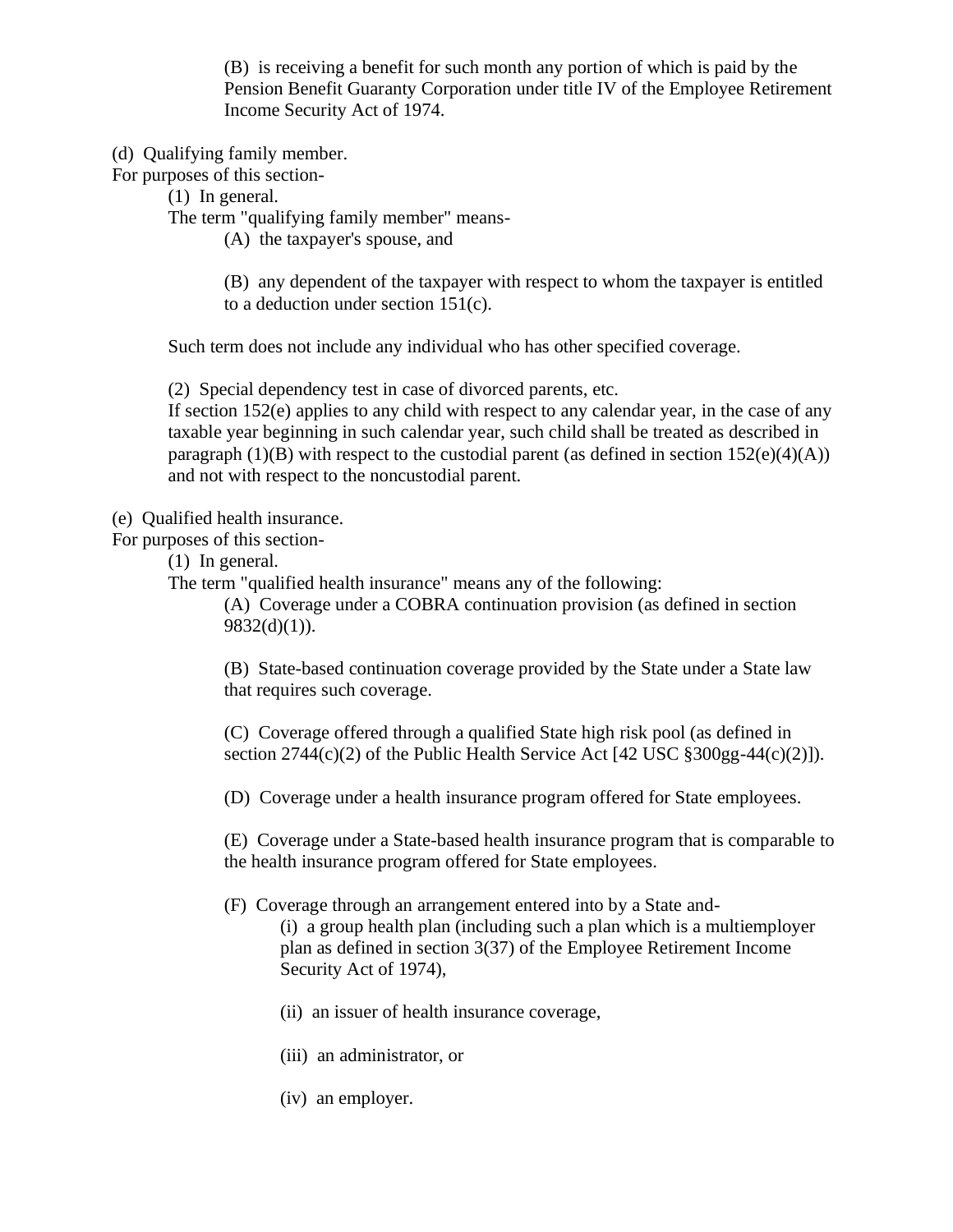(G) Coverage offered through a State arrangement with a private sector health care coverage purchasing pool.

(H) Coverage under a State-operated health plan that does not receive any Federal financial participation.

(I) Coverage under a group health plan that is available through the employment of the eligible individual's spouse.

(J) In the case of any eligible individual and such individual's qualifying family members, coverage under individual health insurance (other than coverage enrolled in through an Exchange established under the Patient Protection and Affordable Care Act). For purposes of this subparagraph, the term "individual health insurance" means any insurance which constitutes medical care offered to individuals other than in connection with a group health plan and does not include Federal or State-based health insurance coverage.

(K) Coverage under an employee benefit plan funded by a voluntary employees' beneficiary association (as defined in section  $501(c)(9)$ ) established pursuant to an order of a bankruptcy court, or by agreement with an authorized representative, as provided in section 1114 of title 11, United States Code.

#### (2) Requirements for State-based coverage.

(A) In general. The term "qualified health insurance" does not include any coverage described in subparagraphs  $(B)$  through  $(H)$  of paragraph  $(1)$  unless the State involved has elected to have such coverage treated as qualified health insurance under this section and such coverage meets the following requirements:

(i) Guaranteed issue. Each qualifying individual is guaranteed enrollment if the individual pays the premium for enrollment or provides a qualified health insurance costs credit eligibility certificate described in section 7527 and pays the remainder of such premium.

(ii) No imposition of pre-existing condition exclusion. No pre-existing condition limitations are imposed with respect to any qualifying individual.

(iii) Nondiscriminatory premium. The total premium (as determined without regard to any subsidies) with respect to a qualifying individual may not be greater than the total premium (as so determined) for a similarly situated individual who is not a qualifying individual.

(iv) Same benefits. Benefits under the coverage are the same as (or substantially similar to) the benefits provided to similarly situated individuals who are not qualifying individuals.

(B) Qualifying individual. For purposes of this paragraph, the term "qualifying individual" means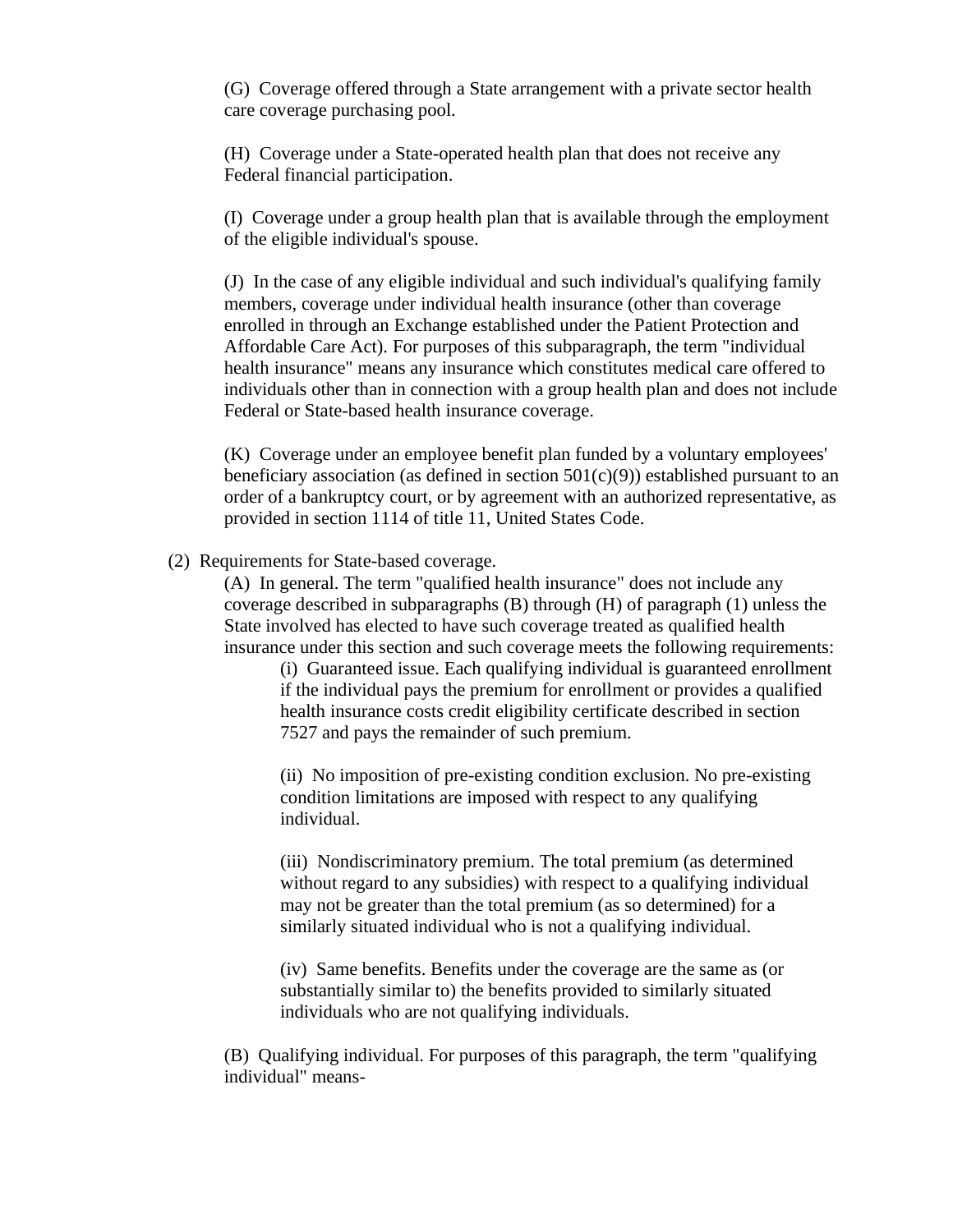(i) an eligible individual for whom, as of the date on which the individual seeks to enroll in the coverage described in subparagraphs (B) through (H) of paragraph (1), the aggregate of the periods of creditable coverage (as defined in section  $9801(c)$  is 3 months or longer and who, with respect to any month, meets the requirements of clauses (iii) and (iv) of subsection  $(b)(1)(A);$  and

(ii) the qualifying family members of such eligible individual.

(3) Exception.

The term "qualified health insurance" shall not include-

(A) a flexible spending or similar arrangement, and

(B) any insurance if substantially all of its coverage is of excepted benefits described in section 9832(c).

#### (f) Other specified coverage.

For purposes of this section, an individual has other specified coverage for any month if, as of the first day of such month-

(1) Subsidized coverage.

(A) In general. Such individual is covered under any insurance which constitutes medical care (except insurance substantially all of the coverage of which is of excepted benefits described in section 9832(c)) under any health plan maintained by any employer (or former employer) of the taxpayer or the taxpayer's spouse and at least 50 percent of the cost of such coverage (determined under section 4980B) is paid or incurred by the employer.

(B) Eligible alternative TAA recipients. In the case of an eligible alternative TAA recipient, such individual is either-

(i) eligible for coverage under any qualified health insurance (other than insurance described in subparagraph  $(A)$ ,  $(B)$ , or  $(F)$  of subsection  $(e)(1)$ under which at least 50 percent of the cost of coverage (determined under section 4980B(f)(4)) is paid or incurred by an employer (or former employer) of the taxpayer or the taxpayer's spouse, or

(ii) covered under any such qualified health insurance under which any portion of the cost of coverage (as so determined) is paid or incurred by an employer (or former employer) of the taxpayer or the taxpayer's spouse.

(C) Treatment of cafeteria plans. For purposes of subparagraphs (A) and (B), the cost of coverage shall be treated as paid or incurred by an employer to the extent the coverage is in lieu of a right to receive cash or other qualified benefits under a cafeteria plan (as defined in section 125(d)).

(2) Coverage under medicare, medicaid, or SCHIP. Such individual-

> (A) is entitled to benefits under part A of title XVIII of the Social Security Act or is enrolled under part B of such title, or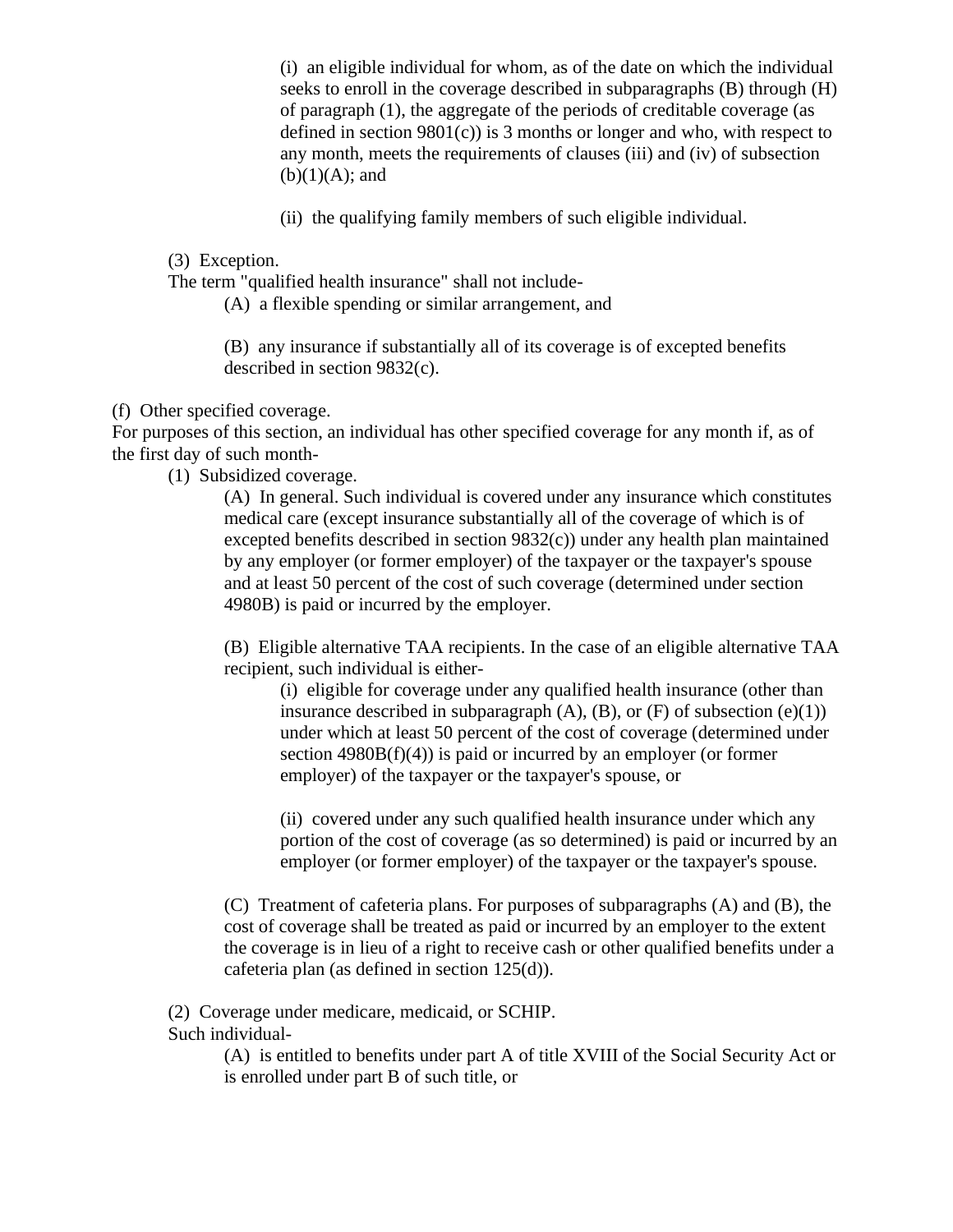(B) is enrolled in the program under title XIX or XXI of such Act (other than under section 1928 of such Act).

(3) Certain other coverage.

Such individual-

(A) is enrolled in a health benefits plan under chapter 89 of title 5, United States Code, or

(B) is entitled to receive benefits under chapter 55 of title 10, United States Code.

### (g) Special rules.

(1) Coordination with advance payments of credit.

With respect to any taxable year, the amount which would (but for this subsection) be allowed as a credit to the taxpayer under subsection (a) shall be reduced (but not below zero) by the aggregate amount paid on behalf of such taxpayer under section 7527 for months beginning in such taxable year.

(2) Coordination with other deductions.

Amounts taken into account under subsection (a) shall not be taken into account in determining any deduction allowed under section 162(l) or 213.

(3) Medical and health savings accounts.

Amounts distributed from an Archer MSA (as defined in section 220(d)) or from a health savings account (as defined in section 223(d)) shall not be taken into account under subsection (a).

(4) Denial of credit to dependents.

No credit shall be allowed under this section to any individual with respect to whom a deduction under section 151 is allowable to another taxpayer for a taxable year beginning in the calendar year in which such individual's taxable year begins.

(5) Both spouses eligible individuals.

The spouse of the taxpayer shall not be treated as a qualifying family member for purposes of subsection (a), if-

(A) the taxpayer is married at the close of the taxable year,

(B) the taxpayer and the taxpayer's spouse are both eligible individuals during the taxable year, and

(C) the taxpayer files a separate return for the taxable year.

(6) Marital status; certain married individuals living apart.

Rules similar to the rules of paragraphs (3) and (4) of section 21(e) shall apply for purposes of this section.

(7) Insurance which covers other individuals.

For purposes of this section, rules similar to the rules of section 213(d)(6) shall apply with respect to any contract for qualified health insurance under which amounts are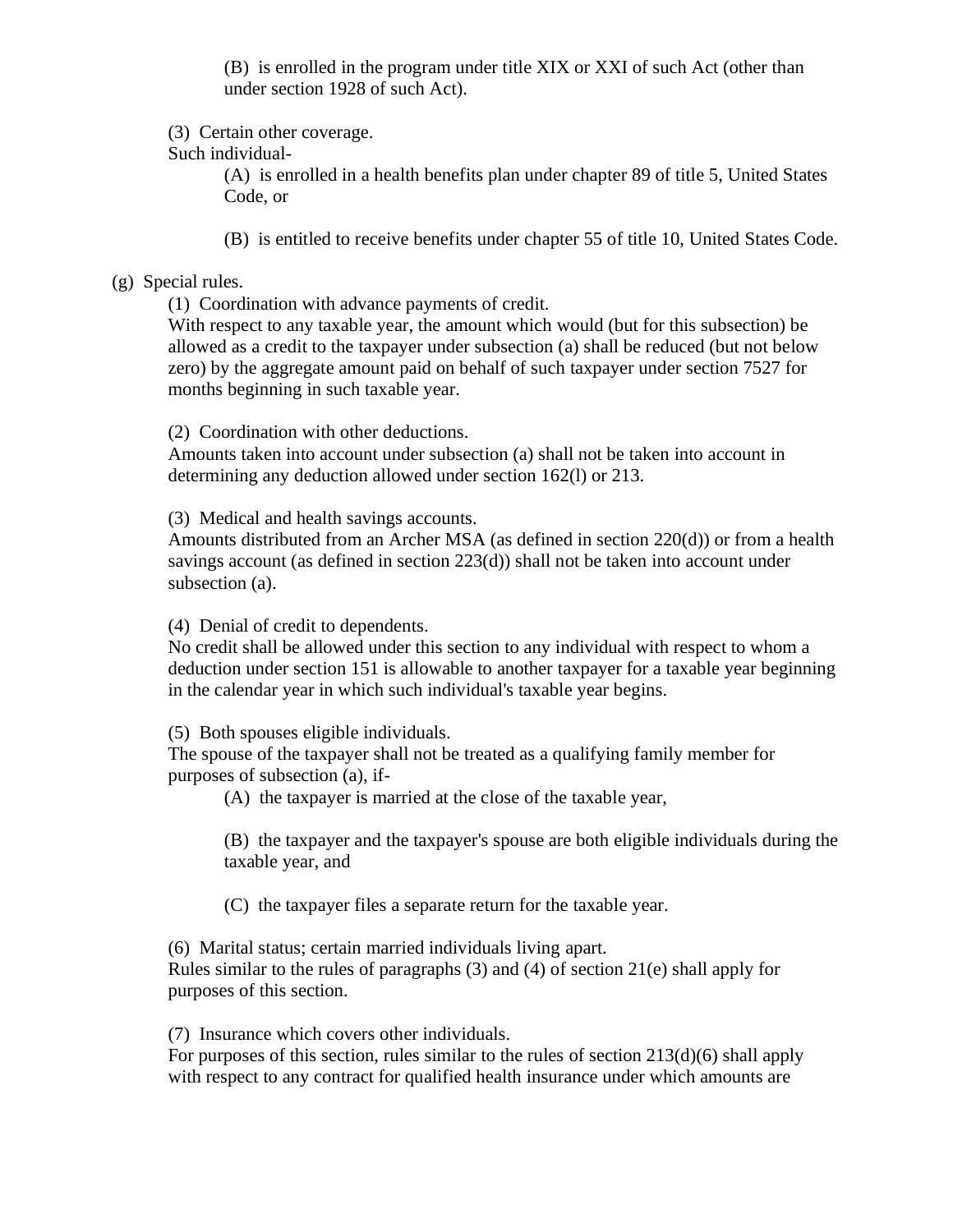payable for coverage of an individual other than the taxpayer and qualifying family members.

- (8) Treatment of payments.
- For purposes of this section-

(A) Payments by Secretary. Payments made by the Secretary on behalf of any individual under section 7527 (relating to advance payment of credit for health insurance costs of eligible individuals) shall be treated as having been made by the taxpayer on the first day of the month for which such payment was made.

(B) Payments by taxpayer. Payments made by the taxpayer for eligible coverage months shall be treated as having been made by the taxpayer on the first day of the month for which such payment was made.

(9) COBRA premium assistance.

In the case of an assistance eligible individual who receives premium reduction for COBRA continuation coverage under section 3001(a) of title III of division B of the American Recovery and Reinvestment Act of 2009 for any month during the taxable year, such individual shall not be treated as an eligible individual, a certified individual, or a qualifying family member for purposes of this section or section 7527 with respect to such month.

(10) Continued qualification of family members after certain events.

(A) Medicare eligibility. In the case of any month which would be an eligible coverage month with respect to an eligible individual but for subsection  $(f)(2)(A)$ , such month shall be treated as an eligible coverage month with respect to such eligible individual solely for purposes of determining the amount of the credit under this section with respect to any qualifying family members of such individual (and any advance payment of such credit under section 7527). This subparagraph shall only apply with respect to the first 24 months after such eligible individual is first entitled to the benefits described in subsection  $(f)(2)(A)$ .

(B) Divorce. In the case of the finalization of a divorce between an eligible individual and such individual's spouse, such spouse shall be treated as an eligible individual for purposes of this section and section 7527 for a period of 24 months beginning with the date of such finalization, except that the only qualifying family members who may be taken into account with respect to such spouse are those individuals who were qualifying family members immediately before such finalization.

(C) Death. In the case of the death of an eligible individual-

(i) any spouse of such individual (determined at the time of such death) shall be treated as an eligible individual for purposes of this section and section 7527 for a period of 24 months beginning with the date of such death, except that the only qualifying family members who may be taken into account with respect to such spouse are those individuals who were qualifying family members immediately before such death, and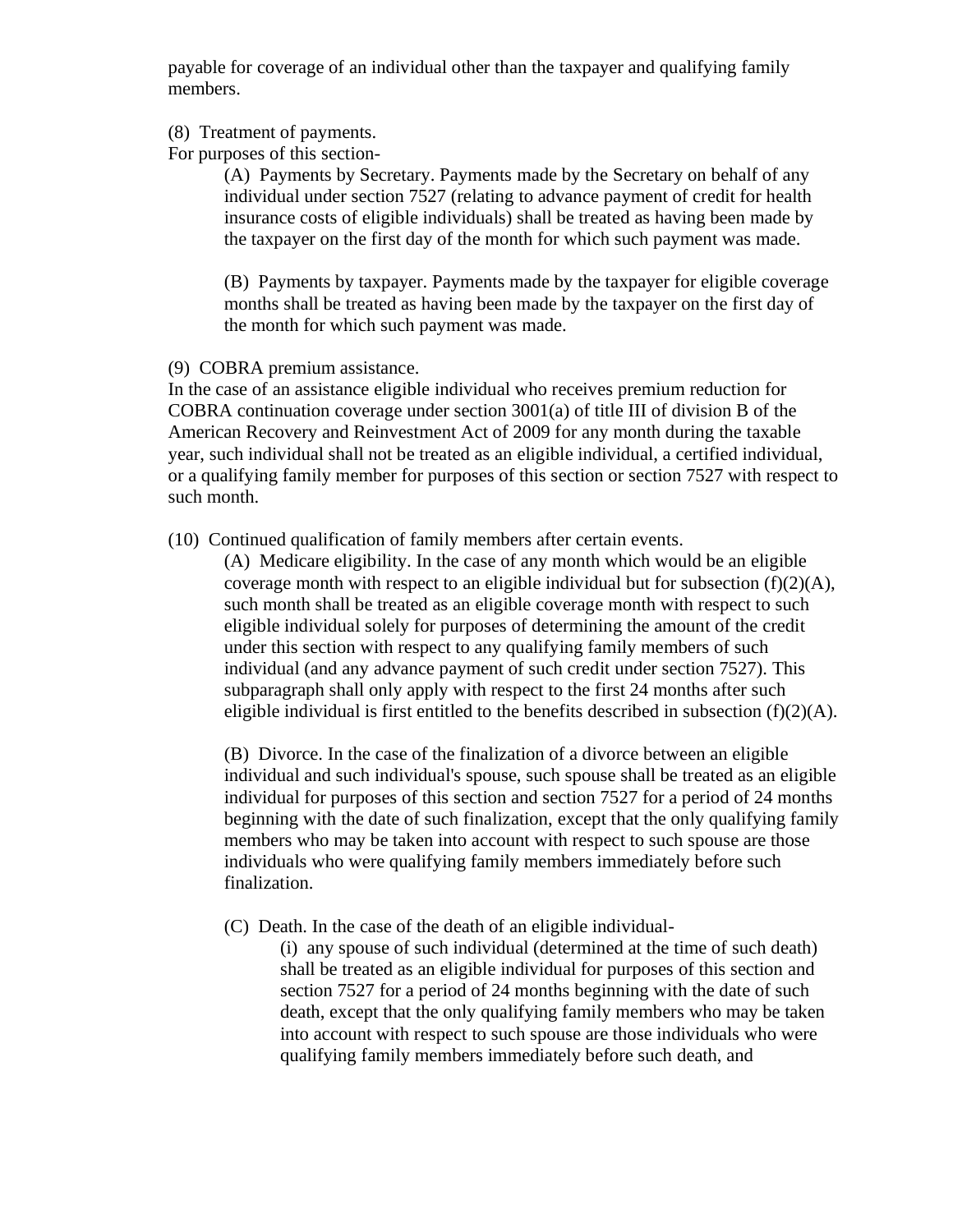(ii) any individual who was a qualifying family member of the decedent immediately before such death (or, in the case of an individual to whom paragraph (4) applies, the taxpayer to whom the deduction under section 151 is allowable) shall be treated as an eligible individual for purposes of this section and section 7527 for a period of 24 months beginning with the date of such death, except that in determining the amount of such credit only such qualifying family member may be taken into account.

### (11) Election.

(A) In general. This section shall not apply to any taxpayer for any eligible coverage month unless such taxpayer elects the application of this section for such month.

(B) Timing and applicability of election. Except as the Secretary may provide- (i) an election to have this section apply for any eligible coverage month in a taxable year shall be made not later than the due date (including extensions) for the return of tax for the taxable year; and

(ii) any election for this section to apply for an eligible coverage month shall apply for all subsequent eligible coverage months in the taxable year and, once made, shall be irrevocable with respect to such months.

(12) Coordination with premium tax credit.

(A) In general. An eligible coverage month to which the election under paragraph (11) applies shall not be treated as a coverage month (as defined in section 36B(c)(2)) for purposes of section 36B with respect to the taxpayer.

(B) Coordination with advance payments of premium tax credit. In the case of a taxpayer who makes the election under paragraph (11) with respect to any eligible coverage month in a taxable year or on behalf of whom any advance payment is made under section 7527 with respect to any month in such taxable year-

(i) the tax imposed by this chapter for the taxable year shall be increased by the excess, if any, of-

> (I) the sum of any advance payments made on behalf of the taxpayer under section 1412 of the Patient Protection and Affordable Care Act and section 7527 for months during such taxable year, over

(II) the sum of the credits allowed under this section (determined without regard to paragraph (1)) and section 36B (determined without regard to subsection  $(f)(1)$  thereof) for such taxable year; and

(ii) section  $36B(f)(2)$  shall not apply with respect to such taxpayer for such taxable year, except that if such taxpayer received any advance payments under section 7527 for any month in such taxable year and is later allowed a credit under section 36B for such taxable year, then section  $36B(f)(2)(B)$  shall be applied by substituting the amount determined under clause (i) for the amount determined under section  $36B(f)(2)(A)$ .